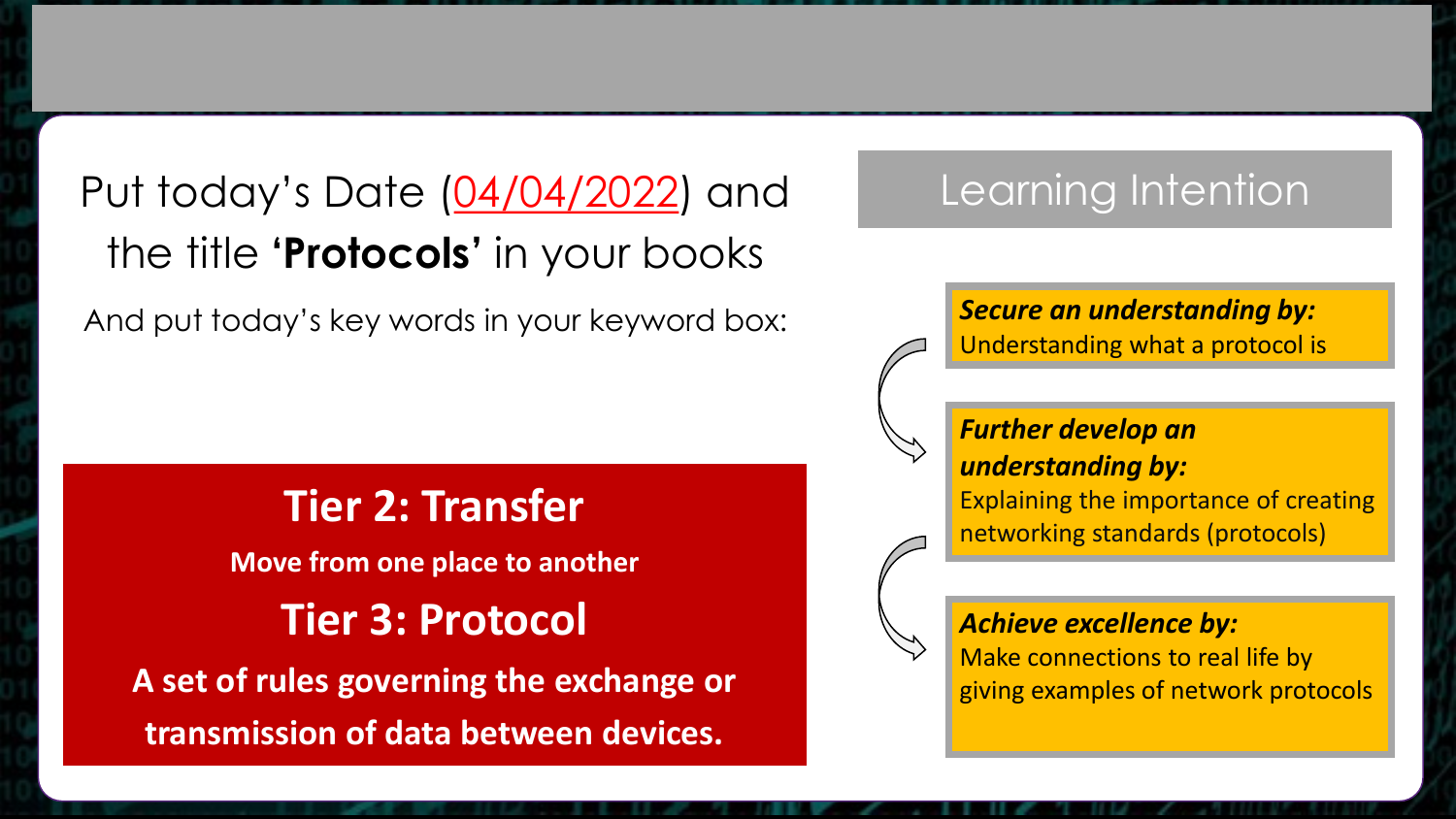# **Networking standards**



### *Networking standards are*

*rules that allow computer systems to communicate across networks.* 

*Networking standards exist to ensure products of different manufacturers are able to work together in a network without risk of incompatibility.*

*Secure an understanding by:* Understanding what a protocol is

## **It is important to have networking standards as…**

Products and services from different vendors and across countries **would not** work together. This includes security as well as hardware, protocols, software and transportation of data. Write that down!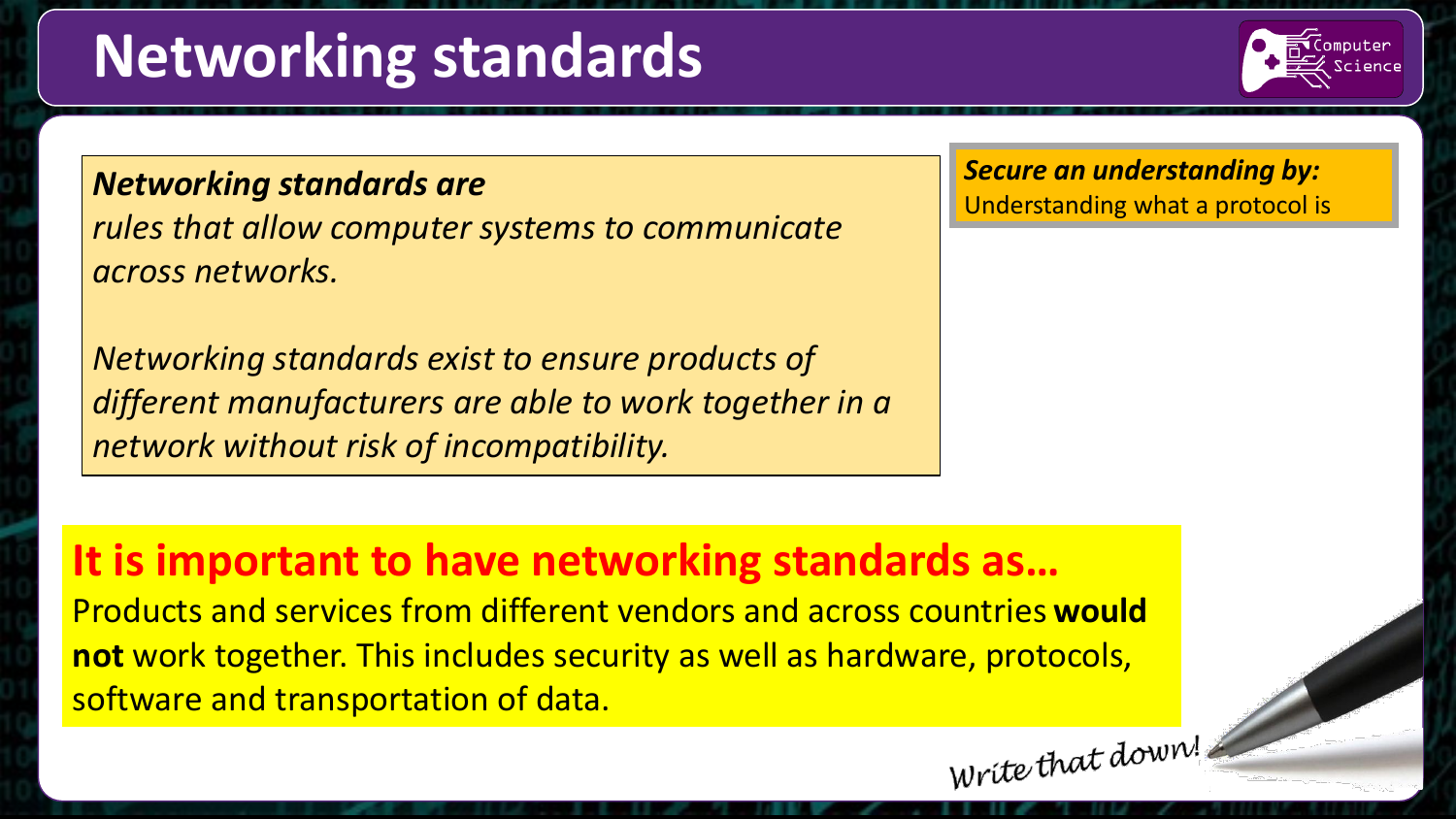# **Protocols**



# **What is a protocol?**

*Secure an understanding by:* Understanding what a protocol is

Write that down!

### **A protocol is a set of rules**

- A set of rules that determine how data is transmitted between different network devices.
- Network protocols are vital to allow computers on networks to communicate. Without shared common protocols, computers would not be able to communicate. *–WJEC*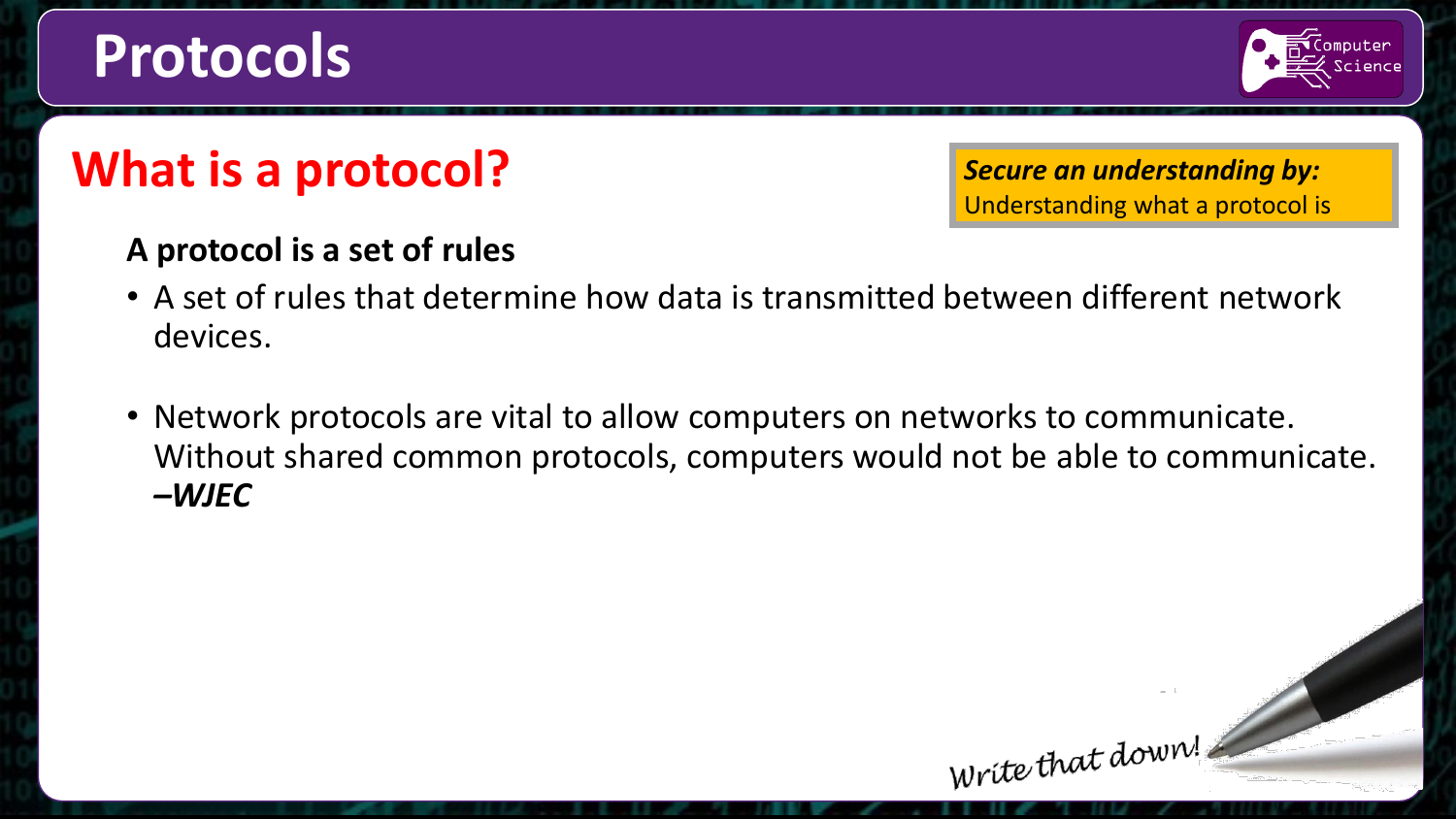# **Protocols**

**S.P.I.R.I.T Innovation I3 Understand how this lesson links to real life**

These rules can include the following:

- Handshaking, where two devices establish their readiness to communicate
- How the sending device will indicate that it has finished sending a message
- How the receiving device will indicate that it has received a message
- The type of error checking to be used
- Agreement on the data compression method to be used<br> $\frac{d}{dt}$

*Secure an understanding by:* Understanding what a protocol is *Further develop an understanding by:* Explaining the importance of why protocols are used